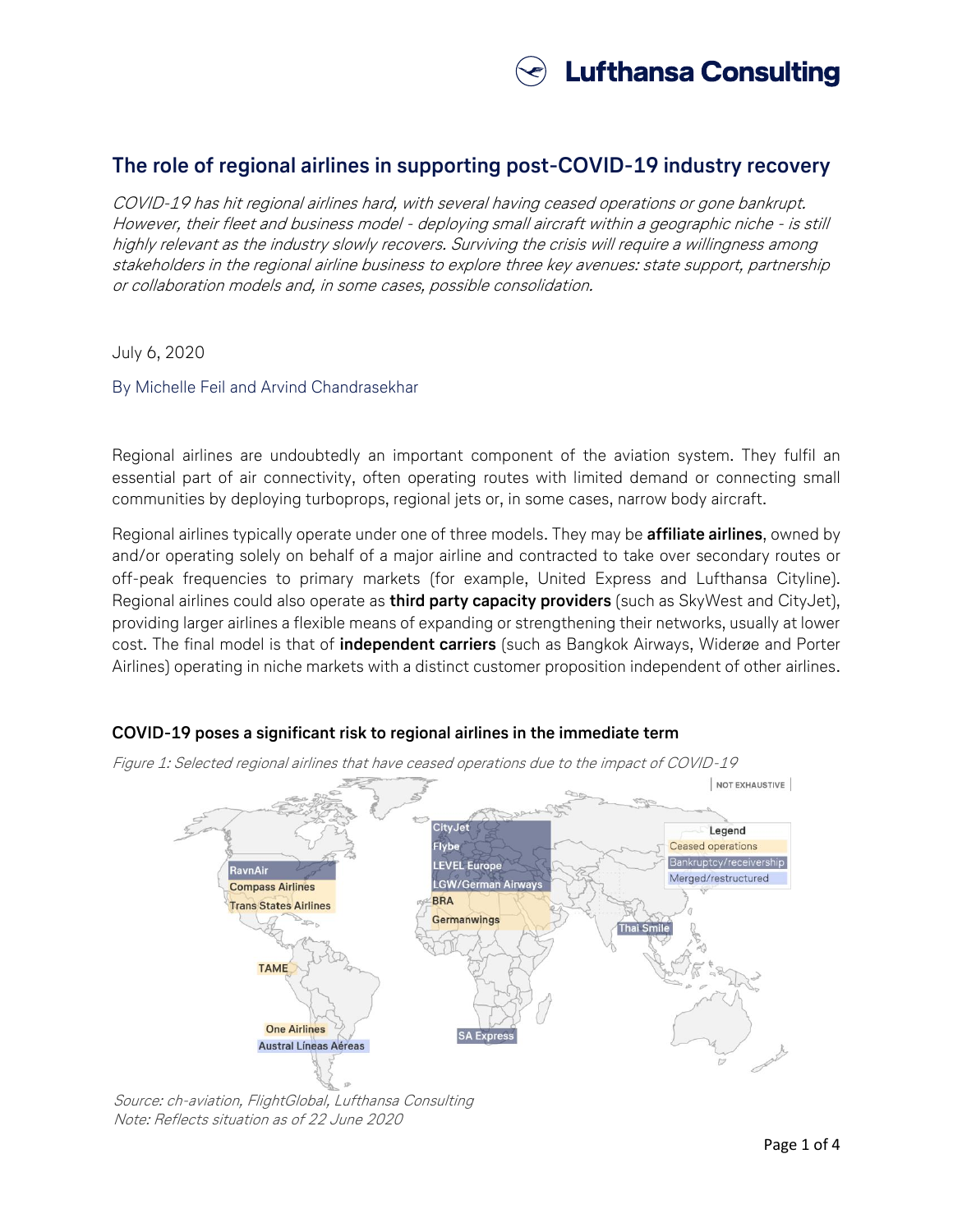

Regional airlines around the world have been buffeted by a series of developments arising from the ongoing pandemic. While a small aircraft allows regional carriers to operate a diverse portfolio of smaller routes, the shorter average trip length and lower seat counts generally result in high unit costs per seat. Operational costs, therefore, are an area of concern at most times. In addition, regional airlines are typically smaller in their scale of business than mainline operators, making it more difficult for them to sustain themselves through a prolonged crisis.

COVID-19 has also resulted in a crash in passenger revenues. Business travel – a key driver for many operators serving small business communities and facilities – is likely to be particularly strongly hit in the near to mid-term.

The situation is particularly dire for capacity providers, as several large airlines have shrunk their networks and have chosen to cancel their contracts. The recent bankruptcies in Europe of CityJet and German Airways illustrate the fragility of capacity providers reliant on a few large contracts.

#### **However, the regional airline fleet and business model is highly relevant as the industry recovers**

As capacity slowly returns to the skies, airlines have skewed towards deploying smaller aircraft. This is a prudent approach given the uncertain and depressed demand profile of most markets. In July 2020, for example, regional aircraft account for 88% of scheduled seats as compared to 83% in the same month last year. The difference is even more stark in certain regions such as Asia, Latin America, Africa and Australasia where the share of turboprop aircraft, in particular, has risen sharply.





Source: IATA SRS Analyser, Lufthansa Consulting

Note: Aircraft types and regions are as defined by IATA. Reflects schedules as of 22 June 2020

In fact, several large airlines are quite aggressively drawing down their fleet of widebodies in favor of a focus on narrow bodies or regional jets. For instance, Air France and Lufthansa have retired some or all of their A380 fleet ahead of schedule. Delta has hastened the retirement of its MD-88, MD-90 and Boeing 777 fleet, as has Qantas with its Boeing 747 aircraft.

This is driven by the recognition of certain key truths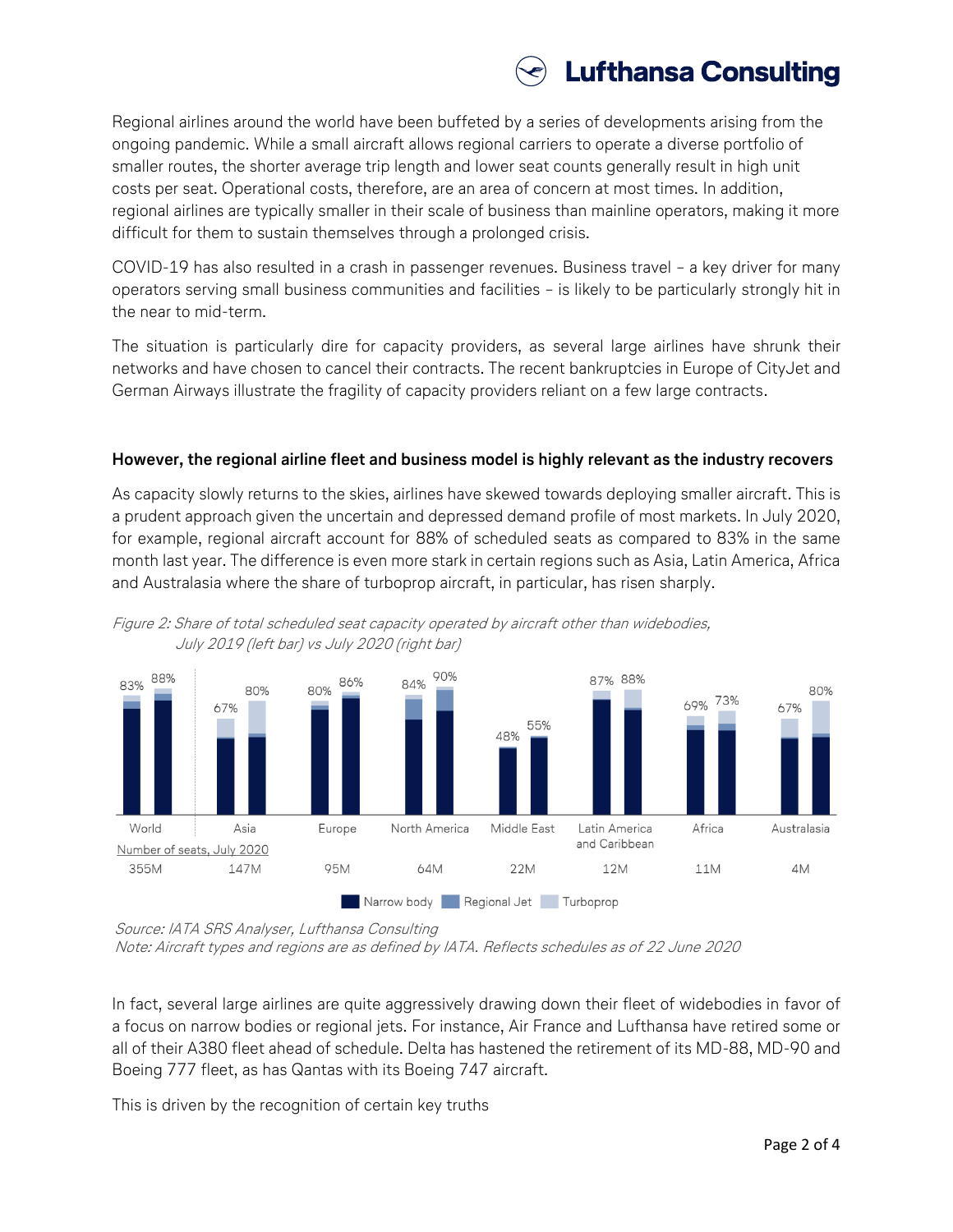

- Volumes will be depressed for some time to come, even on routes that could earlier support large narrow body or wide body aircraft
- Fleet deployment will need to ensure high load factors in order to build operations without burning cash and spiraling into further liquidity traps
- This would need to be achieved alongside a stringent focus on costs to fly with the most costefficient operating platform(s)

Ensuring an airline and its fleet is "right-sized", therefore, is now more important than ever as the industry begins its slow climb back to pre-crisis passenger volumes.

# **Regional airlines, therefore, have a vital role to play in the future…**

With their fleet of optimally-sized aircraft, regional airlines are well placed to offer the right capacity in the right markets, serving the rebound of travel demand while lowering the risk of overcapacity. This is particularly true when serving smaller routes that often have healthy demand and deliver strong financial returns if served with the right aircraft and product.

In addition, regional airlines are, and will continue to be, critical providers of connectivity to remote and island communities in a manner that larger operators will not be able to replicate. This is an essential socio-economic role that needs to be protected.

### **…but only if they survive**

As we have seen, many regional airlines are fighting an existential battle at the moment. Apart from internal measures (right-sizing operations and organizations, renegotiating provider contracts and improving processes), this requires concerted support from external stakeholders – governments, airports and other airlines.

There are three key avenues for regional airlines to survive and thrive. These are not mutually exclusive choices; instead, an airline must pursue all of them to build a stable basis for the future.

- **Work closely with governments and regional airports** to ensure sustained service. Governments, in particular, should consider leveraging their mobility and transportation budgets to expand Public Service Obligation (PSO) programs as well as offer one-off loan guarantees and liquidity support measures. Some countries such as the USA have acted quickly to provide financial support but many others, particularly across Latin America, Africa and Asia, may need to do more in the interest of maintaining their aviation ecosystems.
- **Build collaborations with larger airlines** as the large operators seek to rebuild their networks in a sustainable manner. This could take the form of commercial partnerships, in the case of independent regional airlines, or continued outsourcing to affiliates and capacity providers. These opportunities could return – or even increase as compared to pre-COVID times – if regional carriers can continue to establish their cost advantage while bringing in highly-needed revenue to larger airlines. While all airlines are pressed for liquidity at the moment, putting in place commitments for a long-term partnership is important. For the regional carrier, this provides a perspective for the future and ensures backing to discuss its prospects with creditors and investors. For the larger airlines it provides a pathway to a more sustainable 'own